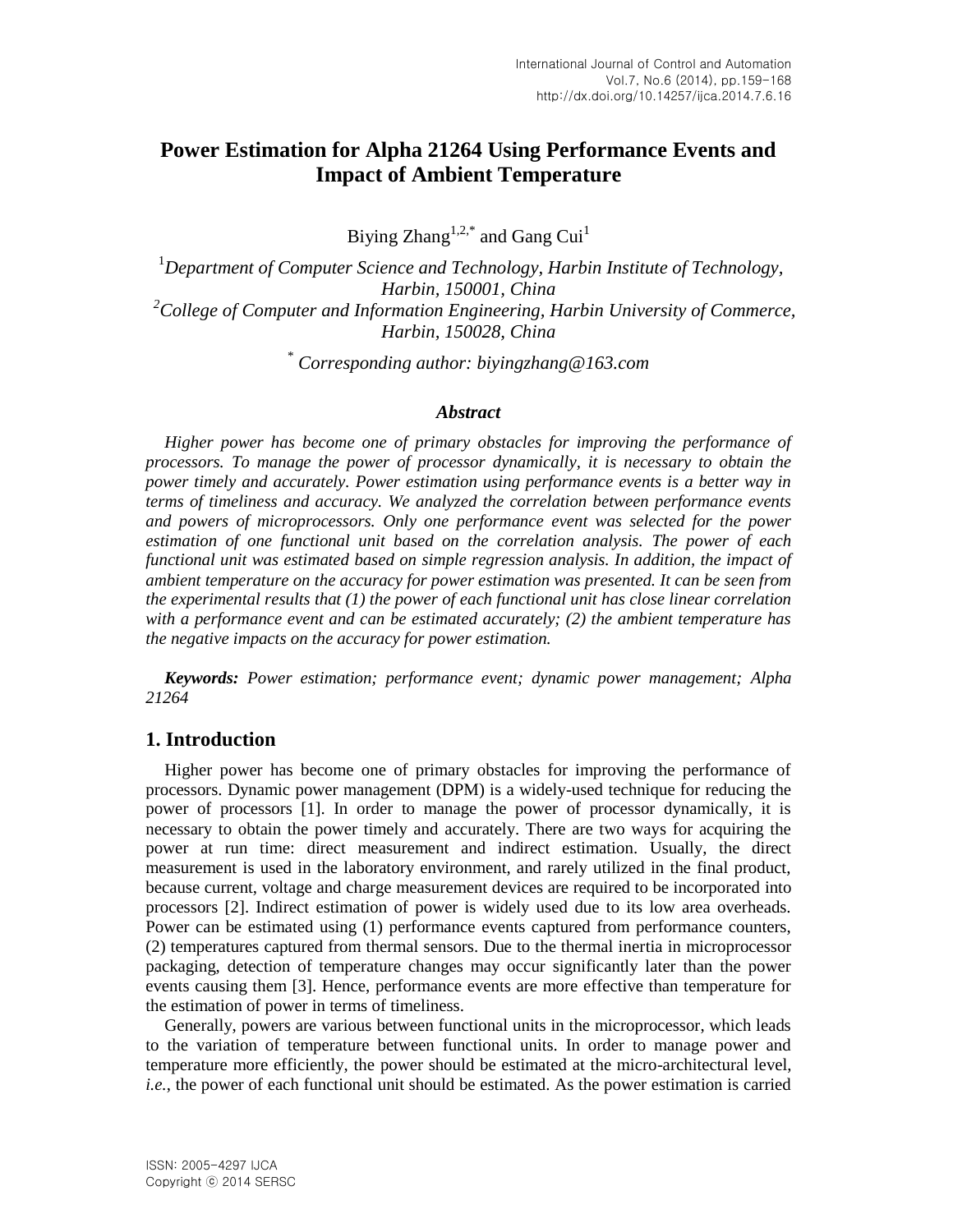out at run time, the higher speed of estimation is required. Although a large number of performance events are available in processor, most of them are tedious for the power estimation of a certain functional unit. The tedious performance events not only decrease the accuracy of power estimation but also reduce the estimation speeds. In addition, the ambient temperature of microprocessor has significant impact on the estimation accuracy.

In this paper, we analyzed the correlation between performance events and powers of microprocessors. We used Alpha 21264 as the target processor, used PTScalar as the simulation tool, and some tasks from SPEC CPU2000 and MiBench as the benchmarks. As for each functional unit, only one performance event was selected based on correlation analysis. The performance event having the maximum correlation coefficient with the functional unit was used for the estimation of this functional unit. The power of each functional unit was estimated based on simple regression analysis. We also analyzed the impact of ambient temperature on the correlation. The ambient temperatures were set at the different values, and the total powers and dynamic powers of each functional unit at each ambient temperature were traced. And then the simulated and estimated powers were compared.

The remainder of this paper is organized as follows. In Section 2, related work on the power estimation of microprocessor using performance events is presented. In Section 3, the experimental methodology is described. In Section 4, the selection of performance events using correlation analysis is explained. In Section 5, the power estimation using regression analysis is presented. In Section 6, the impact of ambient temperature on the estimation accuracy of power is shown. In section 7, this research is concluded.

# **2. Related Work**

The power estimation of microprocessor using performance events is not a new concept. Zamani *et al.* [4] examined the relationship between power and performance events from a stochastic perspective. The autoregressive moving average (ARMA) models were used for modeling various trends between performance and power. Zamani *et al.* [5] also studied the relationship of performance events with power consumption in the context of single performance event and multiple performance events. The selection results of single event for each test application were presented. In addition, the variability of measurement for correlation coefficients was investigated. Bircher *et al.* [3] proposed the use of microprocessor performance counters for online measurement of complete system power consumption. The approach takes advantage of the trickle-down effect of performance events in microprocessors. The power consumptions in memory and disk and other subsystems outside of the microprocessor were estimated using performance events. Contreras *et al.* [6] demonstrated a first-order, linear power estimation model that uses performance counters to estimate run-time CPU and memory power consumption of the Intel PXA 255 processor. The model used a set of power weights that map hardware performance counter values to processor and memory power consumption. Kim and Chao *et al.* [2, 7] proposed an on-chip bus (OCB) performance monitoring unit (PMU) that directly captures on-chip and off-chip component activities by snooping the OCB. The actual power values were converts by online software using counter values. An optimization algorithm also was introduced to reduce the number of counters in the OCB PMU. Oh et al. [8] proposed a dynamic power estimation method using a single thermal sensor for each core in multi-core processors. And then a die temperature was reconstructed using the estimated power.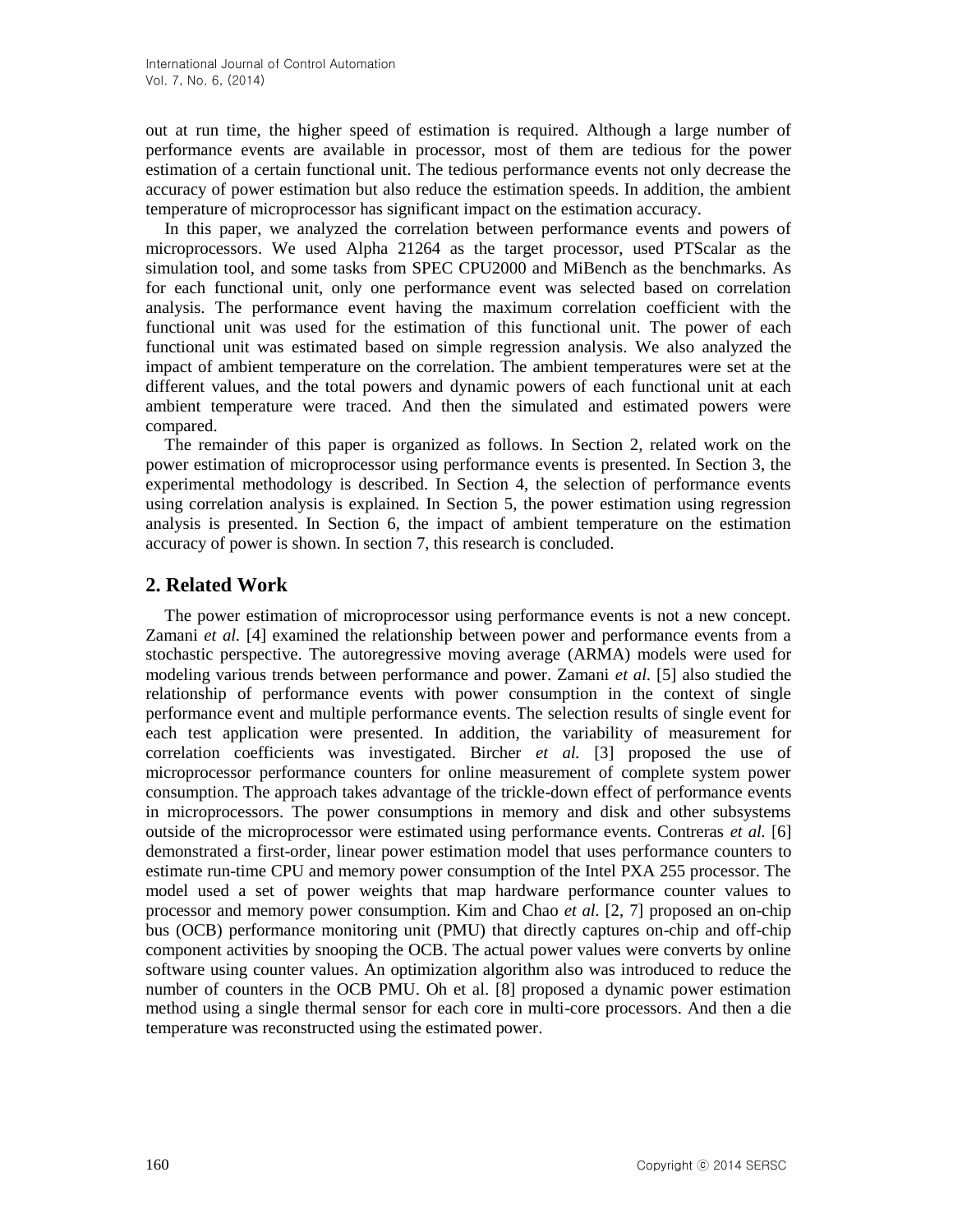### **3. Experimental Methodology**

We used the Alpha 21264 processor as the target processor in our experiments, which is a four-issue superscalar microprocessor with out-of-order and speculative execution [9]. The Alpha 21264 processor is composed of the following components: decoder, branch predictor, register alias table (RAT), register update unit (RUU), load store queue (LSQ), four integer ALUs (IntALU1, IntALU2, IntALU3, IntALU4), floating point adder (FPAdd), floating point multiplier (FPMul), integer registers (IntReg), floating point registers (FPReg), instruction translation lookaside buffer (ITLB), data translation lookaside buffer (DTLB), L1 instruction cache (IL1), L1 data cache (DL1) and L2 cache (L2).

PTScalar [10] was used as the simulation tool, and the power trace of each component in the processor can be obtained directly. However, the performance trace can not be tracked directly. PTScalar was modified to obtain not only the power trace but also the performance trace. Firstly, the following performance events were tracked using the modified PTScalar: (1) executed cycles; (2) the numbers of total instructions, controlling instructions, integer instructions, floating point instructions, memory access instructions and trap instructions; (3) the accessed and hit numbers of DL1, IL1, ITLB, DTLB and L2. And then, the numbers of events per cycle were obtained by dividing executed cycles.

The running frequency of PTScalar simulator was set at 3 GHz. The supply voltage was set 1.5 V. In order to analyze the impact of ambient temperature on powers, the ambient temperature was set 35℃, 45℃, 55℃ and 65℃ respectively. The performance and power trace were sampled every 5ms. Except for these parameters, others were set default values of the simulator.

We selected some tasks from SPEC CPU2000 [11] and MiBench [12] as the benchmarks. The behavioral characteristics of task can be represented by the number of performance events per cycle. Table 1 shows the average number of performance events per cycle for each benchmark. Table 2 shows the average power of the whole processor and various functional units for each workload. As the space of page is limited, some less important performance events are not given in Table 1, and some functional units with very low power are not presented in Table 2.

| Bench | Tot. | Mem. | Bran. | Int. | FP             | D <sub>11</sub> | I11  | D <sub>12</sub> | Dtlb | Itlb |
|-------|------|------|-------|------|----------------|-----------------|------|-----------------|------|------|
| mesa  | 1.07 | 0.5  | 0.11  | 0.35 | 0.11           | 0.48            | 1.2  | 0.08            | 0.5  | 1.2  |
| ammp  | 0.72 | 0.35 | 0.15  | 0.2  | 0.02           | 0.33            | 0.76 | 0.05            | 0.35 | 0.76 |
| quake | 1.58 | 0.54 | 0.31  | 0.7  | 0.03           | 0.53            | 1.75 | 0.04            | 0.56 | 1.75 |
| bzip  | 1.42 | 0.77 | 0.11  | 0.55 | $\overline{0}$ | 0.64            | 1.46 | 0.05            | 0.77 | 1.46 |
| mcf   | 0.97 | 0.45 | 0.21  | 0.31 | $\overline{0}$ | 0.41            | 1.15 | 0.07            | 0.46 | 1.15 |
| math  | 1.06 | 0.25 | 0.19  | 0.61 | 0.01           | 0.25            | 1.26 | 0.08            | 0.26 | 1.26 |
| gsort | 1.44 | 0.35 | 0.3   | 0.78 | 0.01           | 0.35            | 1.55 | 0.01            | 0.36 | 1.55 |

**Table 1. Average Number of Performance Events per Cycle for each Benchmark**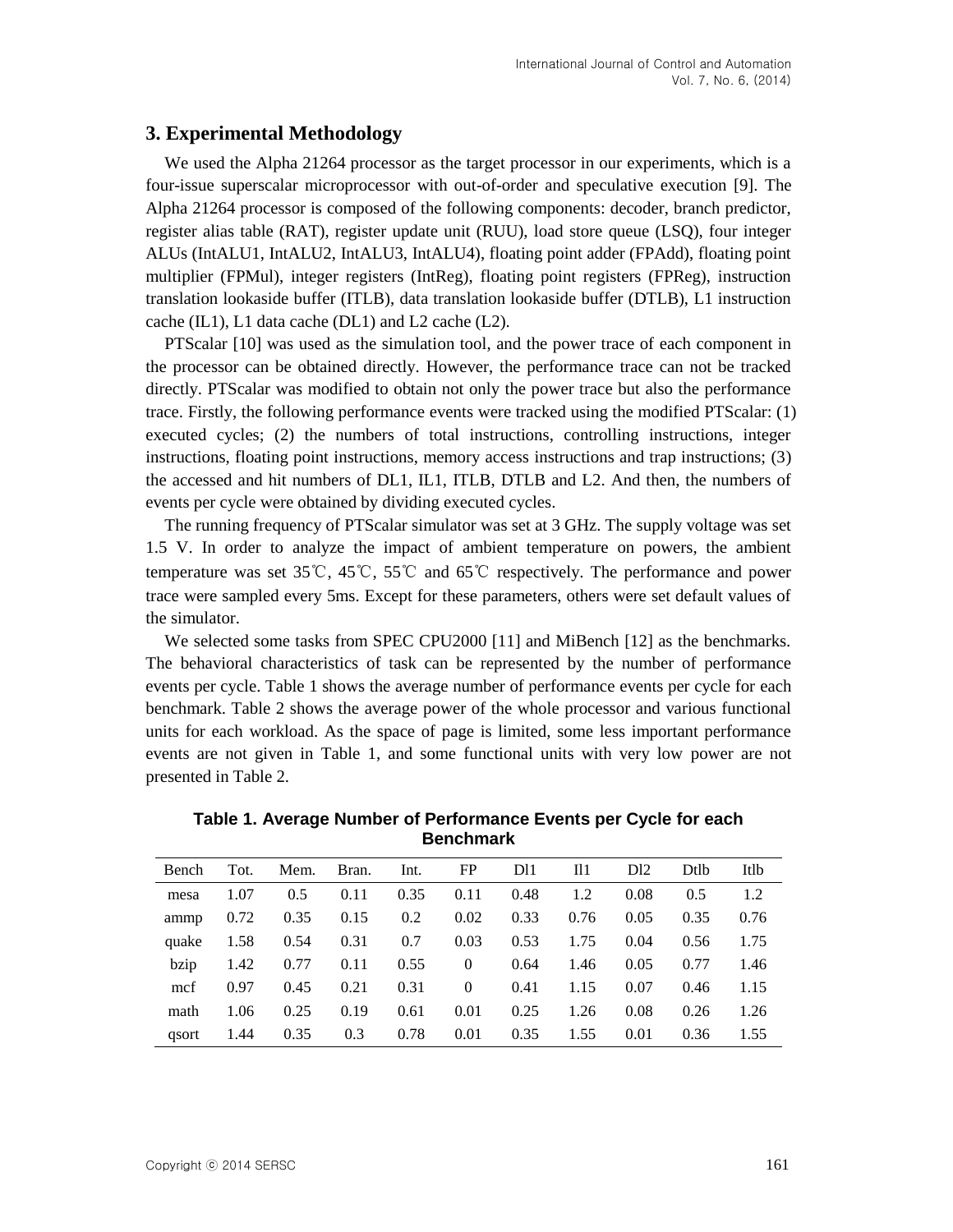|             |                 |           |                |      | Bench Tot. Bran. RUU LSQ IALU FAdd FMul IReg IL1 DL1 |      |      |      |      |      | L2   |
|-------------|-----------------|-----------|----------------|------|------------------------------------------------------|------|------|------|------|------|------|
|             | Mesa 36.88      | 5.41      | 3.59           | 0.95 | 3.53                                                 | 1.32 | 1.27 | 1.92 | 6.41 | 3.67 | 7.92 |
|             | Ammp 31.87 6.19 |           |                |      | 2.49 0.73 3.14 1.17                                  |      | 1.15 | 1.45 | 4.54 | 2.99 | 7.4  |
|             | Ouake 46.2      | 9.6       | 5.01           |      | 1.03 4.33 1.18                                       |      | 1.17 | 2.98 | 8.75 | 3.88 | 7.29 |
| <b>Bzip</b> |                 | 40.6 5.15 | 4.84 1.39 4.13 |      |                                                      | 1.13 | 1.13 | 2.68 | 7.56 | 4.3  | 7.42 |
| Mcf         | 37.88           | 7.56      | 3.39           |      | $0.94$ 3.54                                          | 1.13 | 1.13 | 2.07 | 6.17 | 3.35 | 7.88 |
| Math        | 36.77           | 6.95      | 3.21           | 0.63 | 3.77                                                 | 1.15 | 1.16 | 1.97 | 6.72 | 2.62 | 7.86 |
|             | Osort $42.48$   | 9.41      | 4.21           |      | 0.77 4.42                                            | 1.15 | 1.14 | 2.61 | 7.92 | 3.06 | 6.93 |

**Table 2. Average Power of Various Elements for each Benchmark**

# **4. Selection of Performance Events**

Although many performance events are available in processor, most of them are tedious for the power estimation of a certain functional unit. The tedious performance events not only decrease the accuracy of power estimation but also reduce the estimation speeds. Therefore, in our experiments, only one performance event was selected for one functional unit. For a functional unit, the performance event which has the maximum correlation with it is selected.

Set *m* and *n* be the number of functional units in the processor and the number of performance events given by processor respectively. Set  $P_i$  be the power trace of the *i*th functional unit,  $E_j$  be the performance event trace of the *j*th performance event. The performance event which has the maximum correlation with the *i*th functional unit can be denoted by

$$
f(i) = \underset{1 \le j \le n}{\arg \max} (\text{coeff}(P_i, E_j))
$$
 (1)

where  $\text{coeff}(P_i, E_j)$  is a function which compute the correlation coefficient between the power of the *i*th functional unit and the *j*th performance event.

| <b>Units</b>        | <b>Events</b> | <b>Coeff</b> | <b>Units</b> | <b>Events</b> | Coeff  |
|---------------------|---------------|--------------|--------------|---------------|--------|
| Decode              | il1 hits      | 0.9981       | FPAdd        | Float         | 0.9971 |
| <b>Branch</b>       | <b>Branch</b> | 0.9993       | FPMul        | Float         | 0.9597 |
| <b>RAT</b>          | Il1 hits      | 0.9980       | IntReg       | Total         | 0.9837 |
| <b>RUU</b>          | Total         | 0.9770       | FPReg        | Float         | 0.9995 |
| LSQ.                | Memory        | 0.9774       | <b>ITLB</b>  | Itlb hits     | 0.9997 |
| IntALU1             | Total         | 0.9741       | IL1          | Il1_hits      | 0.9997 |
| IntAIJI2            | Total         | 0.9808       | <b>DTB</b>   | Dtlb          | 0.9990 |
| IntALU <sub>3</sub> | il1 hits      | 0.9510       | DL1          | dl1           | 0.9985 |
| IntAIJI4            | Integer       | 0.4851       | L2           | dl2           | 0.9951 |

**Table 3. Performance Event Selection for each Functional Unit**

The power traces which is used for the selection of performance events in this section and the regression analysis in next section were obtained on condition that the ambient temperature was set 35℃. Table 3 shows the selected performance event for each functional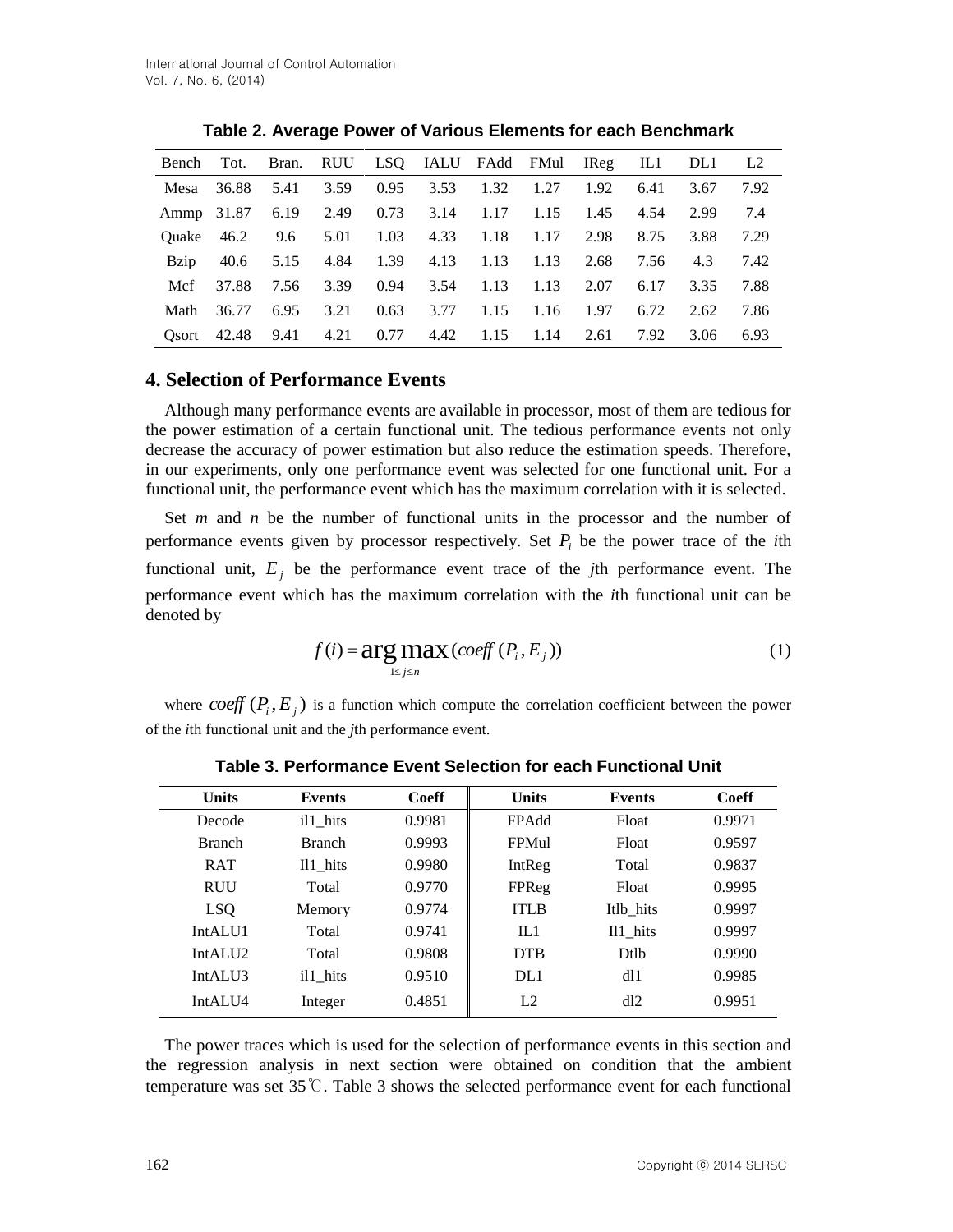unit and the correlation coefficient between them. It can be seen that each functional unit has a corresponding performance event such that the correlation between the power of the functional unit and the corresponding performance event is significantly high. The correlation coefficients for each couple except for IntALU4 are higher than 0.95, and the highest correlation coefficient is 0.999. It is obvious for the correlation between most of functional units and events. For example, the power of branch predictor is determined by controlling instructions executed per cycle, the power of floating point adder is determined by floating point instructions executed per cycle, and so forth. However, it can be seen that the performance events having highest correlation with the power of IntALU1, IntALU2 and IntALU3 are not integer instructions executed per cycle but total instructions and hitting number of L1 instruction cache per cycle. This results from the fact that not only integer instructions but also controlling instructions, memory access instructions, etc will make IntALUs active. There is no performance event having high correlation with the power of IntALU4 because most of integer operations are performed by IntALU1, IntALU2 and IntALU3, IntALU4 is inactive in most of time.

### **5. Regression Analysis**

As shown in Table 3, a functional unit's power has close correlation with a performance event. Hence, the power of a functional unit can be estimated with the performance event having the closest correlation with it. The basic equation for estimating the power of the *i*th functional unit is expressed by

$$
P_i = aE_{f(i)} + b \tag{2}
$$

where  $P_i$  is the power of the *i*th functional unit,  $f(i)$  is the performance event having the closest correlation with the *i*th functional unit which is presented by (1),  $E_{f(i)}$  is the number of the performance event per cycle, *a* and *b* are regression coefficients.

| <b>Units</b>        | a       | b      | <b>Units</b> | a      | b      |
|---------------------|---------|--------|--------------|--------|--------|
| Decode              | 0.2530  | 0.0729 | FPAdd        | 1.8663 | 1.1271 |
| <b>Branch</b>       | 21.4780 | 2.9556 | FPMul        | 1.2982 | 1.1316 |
| <b>RAT</b>          | 0.0416  | 0.0120 | IntReg       | 1.7189 | 0.2167 |
| <b>RUU</b>          | 3.0470  | 0.2606 | FPReg        | 1.0991 | 0.1436 |
| <b>LSQ</b>          | 1.5552  | 0.2053 | <b>ITLB</b>  | 0.0799 | 0.0215 |
| IntALU <sub>1</sub> | 0.5971  | 0.6170 | IL1          | 4.3018 | 1.2592 |
| IntAIJI2            | 0.4670  | 0.5012 | <b>DTB</b>   | 0.0713 | 0.0232 |
| IntALU <sub>3</sub> | 0.2468  | 0.4945 | DI.1         | 4.4474 | 1.5078 |
| IntALU4             | 0.2971  | 0.4913 | L2           | 2.2058 | 0.9598 |

**Table 4. Regression Coefficients for each Functional Unit**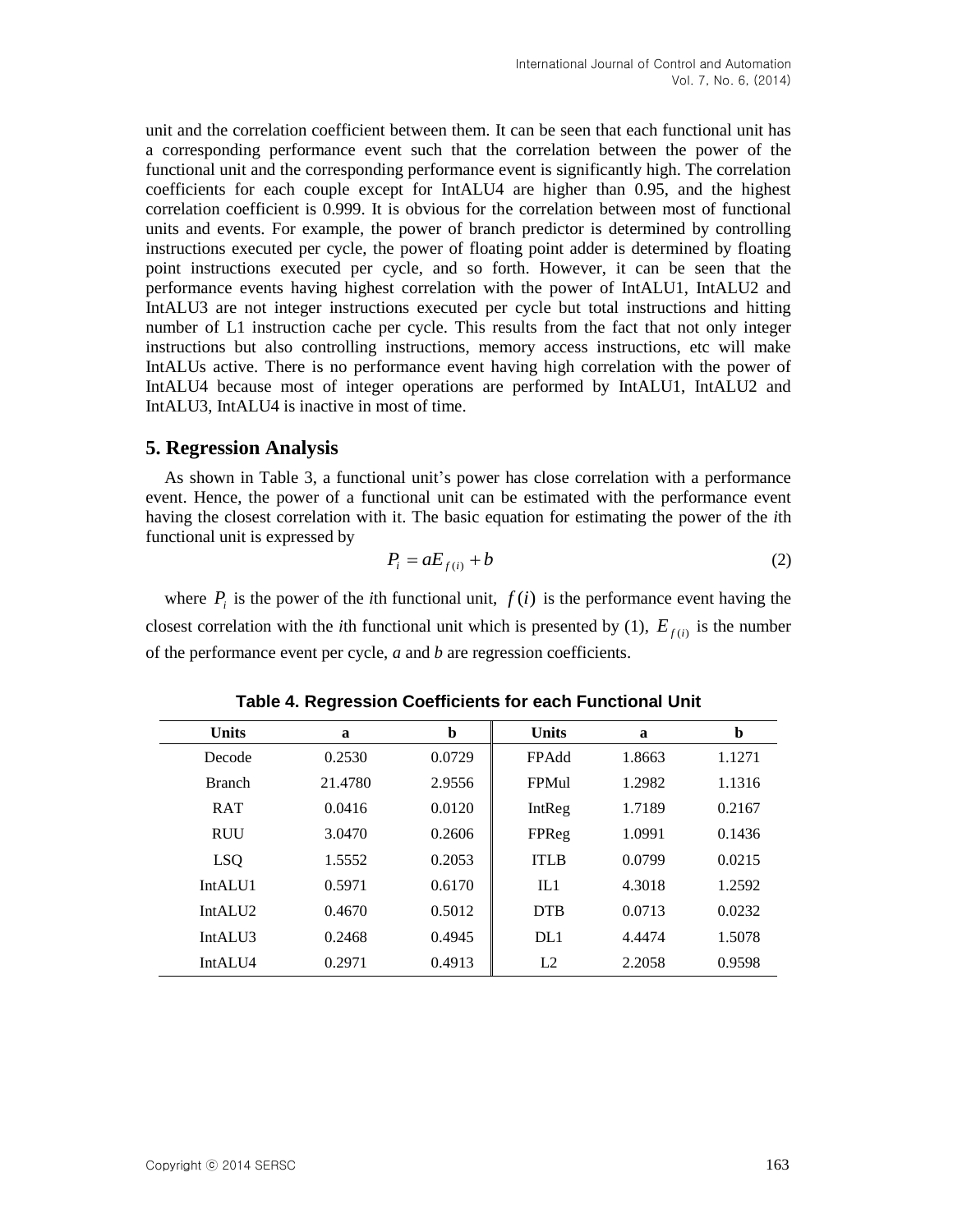

**Figure 1. Comparison between Simulated and Estimated Total Power**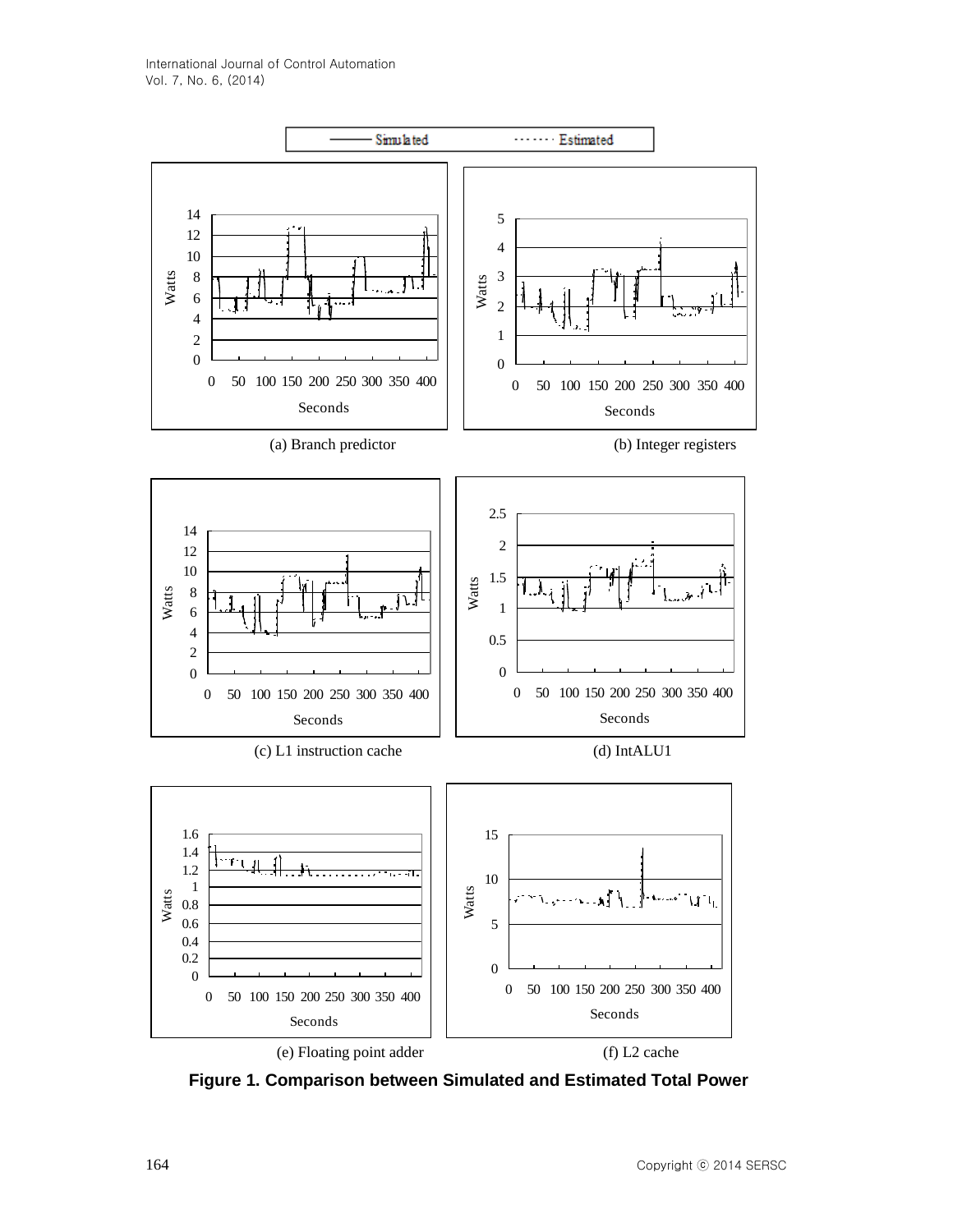We used the simple regression analysis to obtain the regression coefficients *a* and *b*. The regression coefficients for each functional unit are shown by Table 4.

All seven benchmarks were executed on the processor, and the simulated power and estimated power of each functional unit were traced together. Since the space of page is limited, we only presented the comparative results between the simulated and estimated power traces of six representative functional units, as shown by Figure 1. It can be seen that the estimated power trace is very close to the simulated power trace for each functional unit. Different functional unit dissipates different power. Branch predictor, L1 instruction cache and L2 cache dissipate much more power than other functional units. In addition, it also can be seen that the power fluctuation with time between different functional units is different. The power fluctuation of branch predictor, integer register, L1 instruction cache is more than that of floating point adder and  $\overline{L2}$  cache. Especially, the power of floating point adder almost does not change with time.

#### **6. Impact of Ambient Temperature on Estimation Accuracy**

In order to explore the impact of ambient temperature on the correlation between the power and the performance events, the ambient temperature of the simulator PTScalar was set 35  $\mathbb{C}$ , 45℃,55℃ and 65℃ respectively. The powers of functional units at various ambient temperatures were traced and were compared with the estimated power. The error rate between the simulated and the estimated power was used as the metric to represent the impact of the ambient temperature on the correlation between the power and the performance events. Figure 2 shows the error rates of estimation at the different ambient temperature. As the ambient temperature increases, the error rates of estimation for each functional unit also do. It is proved that the ambient temperature has the reversed impact on the estimation. It also can be seen that the sensitivities of error rate of each functional unit to the temperature are different. For example, the sensitivity of L2 cache to temperature is highest. The error rate of L2 cache at 35 ℃ is only 0.46%, while that at 65 ℃ reaches 27.16%. The sensitivity of RUU to temperature is smallest. The error rates of RUU at all temperatures are almost same. In addition, it can be seen that the estimation accuracy for different functional units is different. The estimation accuracy for ITLB is highest, while that for L2 cache is smallest.

The dynamic powers of each unit at each ambient temperature were also traced, and estimated with the performance events. The error rates of estimation of dynamic power at different ambient temperature are depicted by Figure 3. It can be seen that the error rates of estimation at the different temperature are same for each functional unit. In other words, the temperature has no impact on the dynamic power. The error rates are different with respect to functional units. Except for RUU and IntALU4, the error rates for each functional unit are less than 5%. The minimum error rate is only 0.36%, which happens on the floating point adder.

Figure 4 depicts the proportion of the dynamic power to the total power for each functional unit. It can be seen that the proportion of the dynamic power to the total power decreases as the ambient temperature increases. As presented by Figure 3, the dynamic power is independent from the ambient temperature, hence, it can be deduced that the static power depend on temperature. Higher temperature will result in more static power, and then more total power.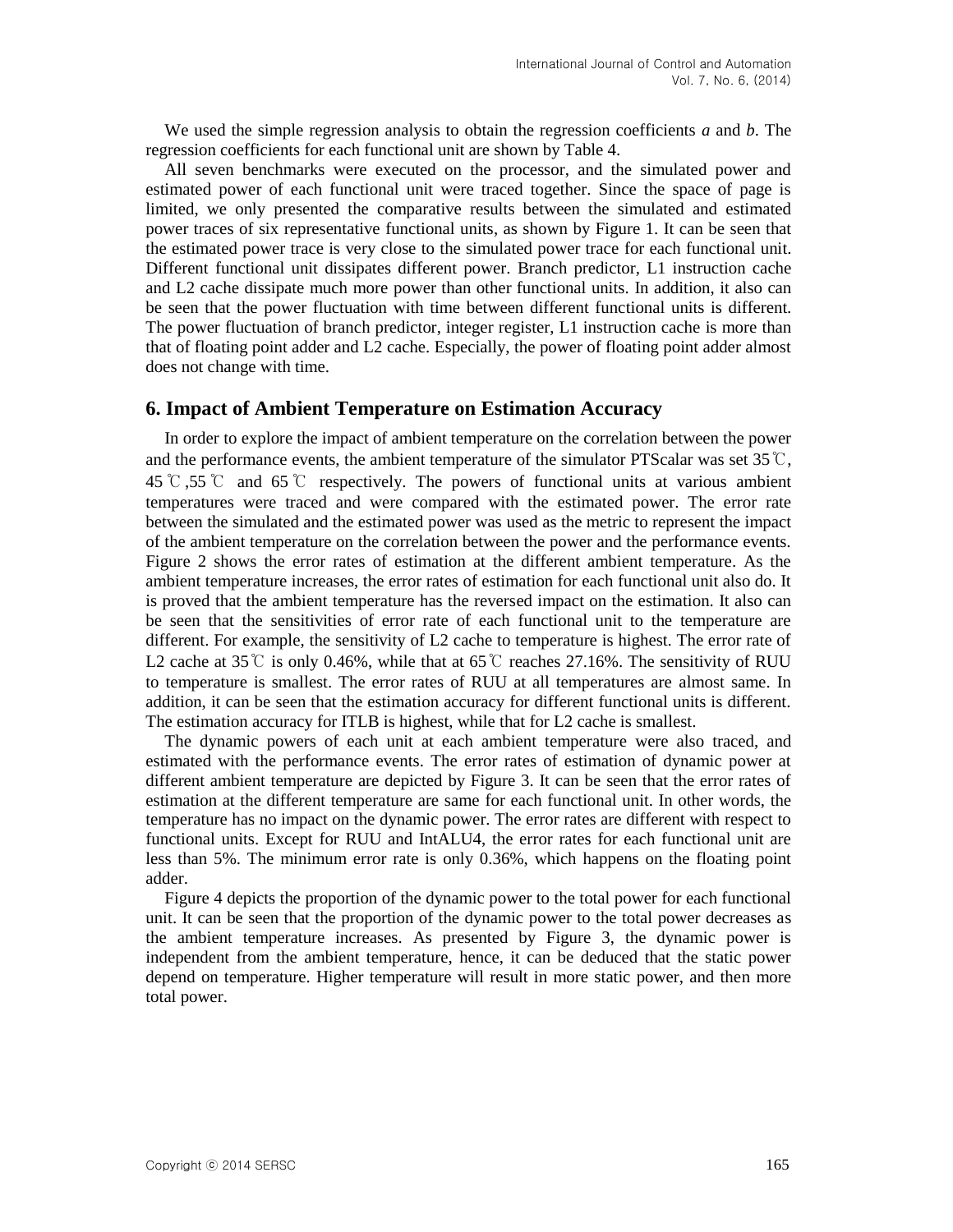

**Figure 2. Error Rates of Power Estimation at the Different Ambient Temperature**



**Figure 3. Error Rates of Dynamic Power Estimation at the Different Ambient Temperature**



**Figure 4. Proportion of the Dynamic Power to the Total Power**

# **7. Conclusion**

The correlations between the power and the performance events are analyzed through experiments. From the experimental results, it can be seen that the power of a functional unit in the processor has higher linear correlation with one performance event. Therefore, the power of each unit can be estimated accurately using the performance events based on simple regression analysis. In addition, the ambient temperature has great impacts on the estimation accuracy of total powers and has no impacts on that of dynamic powers. Higher ambient temperature will reduce the estimation accuracy.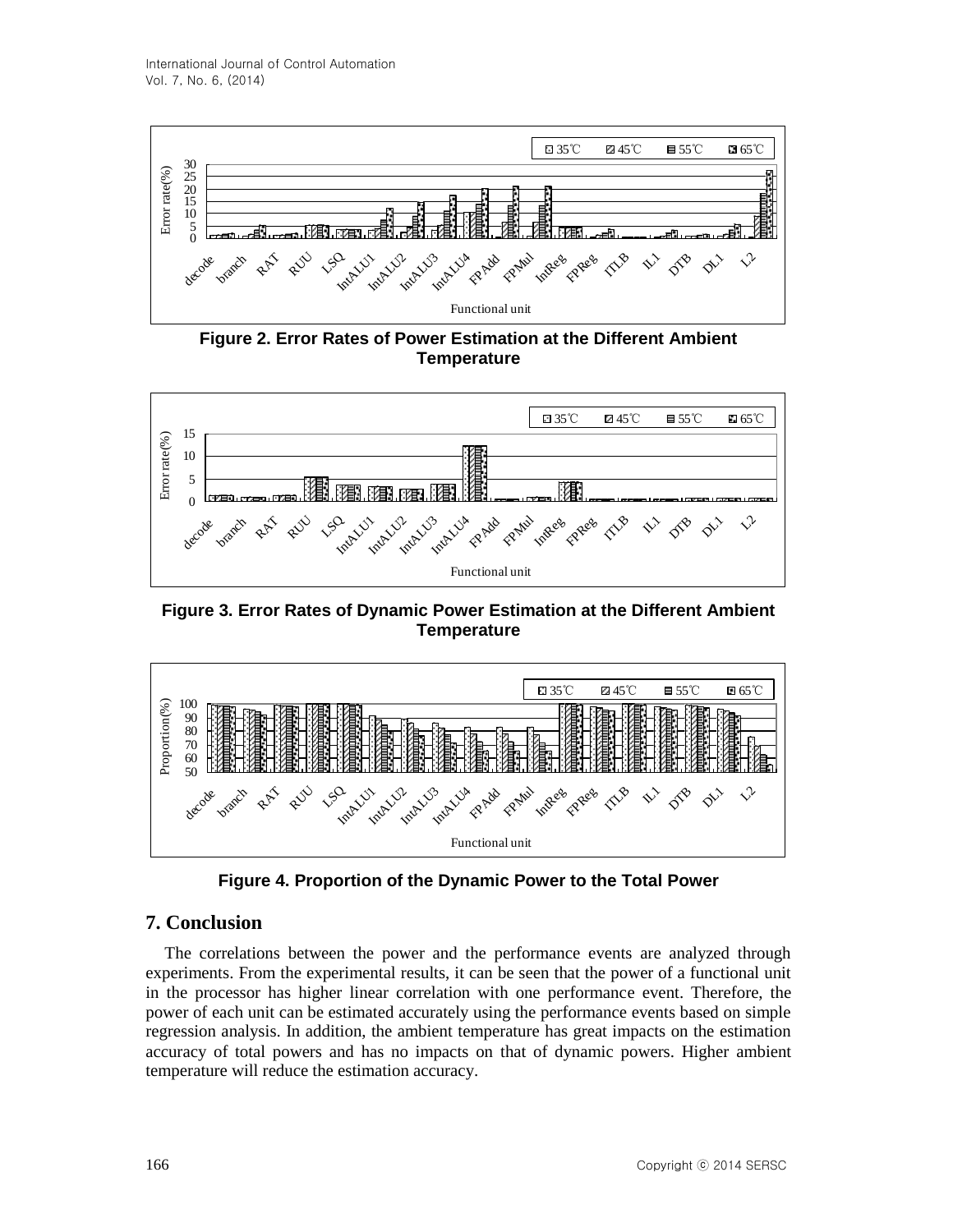### **References**

- [1] H. Shen, Y. Tan, J. Lu, Q. Wu and Q. Qiu, "Achieving Autonomous Power Management Using Reinforcement Learning", ACM Transactions on Design Automation of Electronic Systems, vol. 18, no. 2, **(2013)**.
- [2] Y. Kim, S. Park, Y. Cho and N. Chang, "System-Level Online Power Estimation Using an On-Chip Bus Performance Monitoring Unit", IEEE Transactions on Computer-Aided Design of Integrated Circuits and Systems, vol. 30, no. 11, **(2011)**, pp. 1585-1598.
- [3] W. L. Bircher and L. K. John, "Complete System Power Estimation Using Processor Performance Events", IEEE Transactions on Computers, vol. 61, no. 4, **(2012)**, pp. 563-577.
- [4] R. Zamani and A. Afsahi, "Adaptive estimation and prediction of power and performance in high performance computing", Computer Science - Research and Development, vol. 25, no. 3, **(2010)**, pp. 177-186.
- [5] R. Zamani and A. Afsahi, "A Study of Hardware Performance Monitoring Counter Selection in Power Modeling of Computing Systems", Proceedings of International Green Computing Conference (IGCC), **(2012)**, pp. 1-10.
- [6] G. Contreras and M. Martonosi, "Power Prediction for Intel XScaler Processors Using Performance Monitoring Unit Events", Proceedings of International Symposium on Low Power Electronics and Design (ISLPED), **(2005)**, pp. 221-226.
- [7] Y. Cho, Y. Kim, S. Park and N. Chang, "System-level power estimation using an on-chip bus performance monitoring unit", Proceedings of IEEE/ACM International Conference on Computer-Aided Design (ICCAD), **(2008)**, pp. 149-154.
- [8] D. Oh, N. S. Kim, C. C. P. Chen, A. Davoodi and Y. H. Hu, "Runtime Temperature-Based Power Estimation for Optimizing Throughput of Thermal-Constrained Multi-Core Processors", Proceedings of the Asia and South Pacific Design Automation Conference (ASP-DAC), **(2010)**, pp. 593-599.
- [9] R. E. Kessler, "The Alpha 21264 microprocessor", IEEE Micro, vol. 19, no. 2, **(1999)**, pp. 24-36.
- [10] W. Liao, L. He and K. M. Lepak, "Temperature and Supply Voltage Aware Performance and Power Modeling at Microarchitecture Level", IEEE Transactions on Computer-Aided Design of Integrated Circuits and Systems, vol. 24, no. 7, **(2005)**, pp. 1042-1053.
- [11] SPEC CPU2000 V1.3 [Online], Available: http://www.spec.org.
- [12] MiBench Version 1.0 [Online], Available: http://www.eecs.umich.edu.

**Biying Zhang**

#### **Authors**



Biying Zhang received M.S. degree in computer software and theory from Harbin Engineering University, Harbin, China, in 2005, and is pursuing the Ph.D. degree in computer architecture from Harbin Institute of Technology, Harbin, China. He is currently a lecturer at College of Computer and Information Engineering, Harbin University of Commerce, China. His research interests include thermal/power optimization, thermal-aware performance evaluation and thermal-aware scheduling. **(Corresponding author of this paper)**



#### **Gang Cui**

Gang Cui is currently a professor at Department of Computer Science and Technology, Harbin Institute of Technology, Harbin, China. He serves as a senior member of Fault-Tolerance Computing Committee under China Computer Federation (CCF). His research interests include computer architecture, high-dependability computing, fault-tolerance computing, embedded computing, and internet of things.